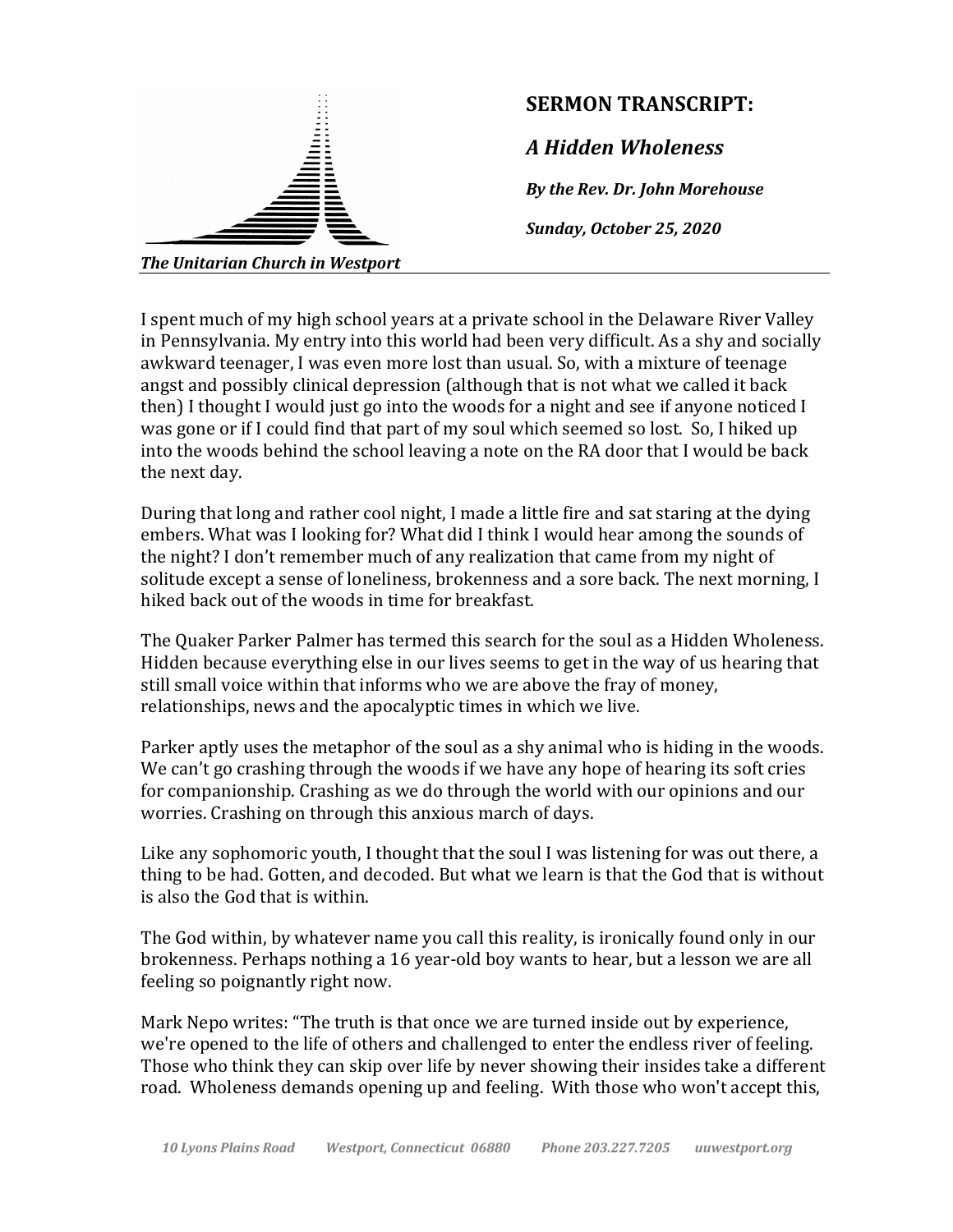there is less and less to share." (From Inside the Miracle: Enduring Suffering, Approaching Wholeness, 2015)

No, we can't go crashing through the woods, but we can listen for the soul which is already inside of you. Inside you, you the imperfect, the incomplete, the less than we hoped for, you and me and all of us.

And here is a hint: you won't find your wholeness in perfection. Really? But I spent the first half of my life thinking that was where I would find it. Striving, sometimes thriving, and sometimes conniving. There was no soul in the pursuit of perfection.

As Palmer says: "Wholeness does not mean perfection; it means embracing brokenness as an integral part of life."

In the Jewish Hasidic tradition, the rabbis talk about the placing of Torah on your heart. The Torah, the word of God's love and perfection placed upon your heart so that you might become whole. But a student asked "Rabbi, why does God put the Torah on our hearts? Why not put the Torah in our hearts?" And the rabbi said "Moshe, our hearts are closed because we think we are so much bigger than God, no? God puts the Torah on our hearts so that when our hearts break, the Torah can fall in and make us whole."

Who here has felt this happen? When everything can go wrong and does, and there in the wreckage we see a shiny glint of light, that treasure, that love, that acceptance and we pick it up and we press it to our chest and we are, despite it all, we feel whole again, as least for a while.

Embracing this truth *is* the light, the wholeness, the way forward. Even now as we await the salvation of the world. But embracing that truth through our wholeness can lead to a dark side. In the midst of this surrealistic world in which we live, there are many conspiracy theories that promise truth and wholeness. Conspiracies that if you enter into them with others who can "see it all as it really is" gives you a sense of belonging and acceptance. OAnon is one such false wholeness. Started as an online series of prophecies or truth tellings by  $Q$ , an anonymous source who posts on the edges of the web, sharing updates on the deep state of the Democrats that run sex rings of children and will take over the world with brain washing. Hilary Clinton is still a target of this large and dark community, as was Barack Obama and George Soros. One of their more bizarre claims was that a pizza shop in DC was running a child sex trafficking ring in its basement. When one Q follower stormed the shop with his automatic weapon, he found no such ring. The building didn't even have a basement. When he realized his mistake, he put down his gun, put his hands by his head and waited for the police to arrest.

(https://www.washingtonpost.com/news/local/wp/2016/12/04/d-c-policerespond-to-report-of-a-man-with-a-gun-at-comet-ping-pong-restaurant/)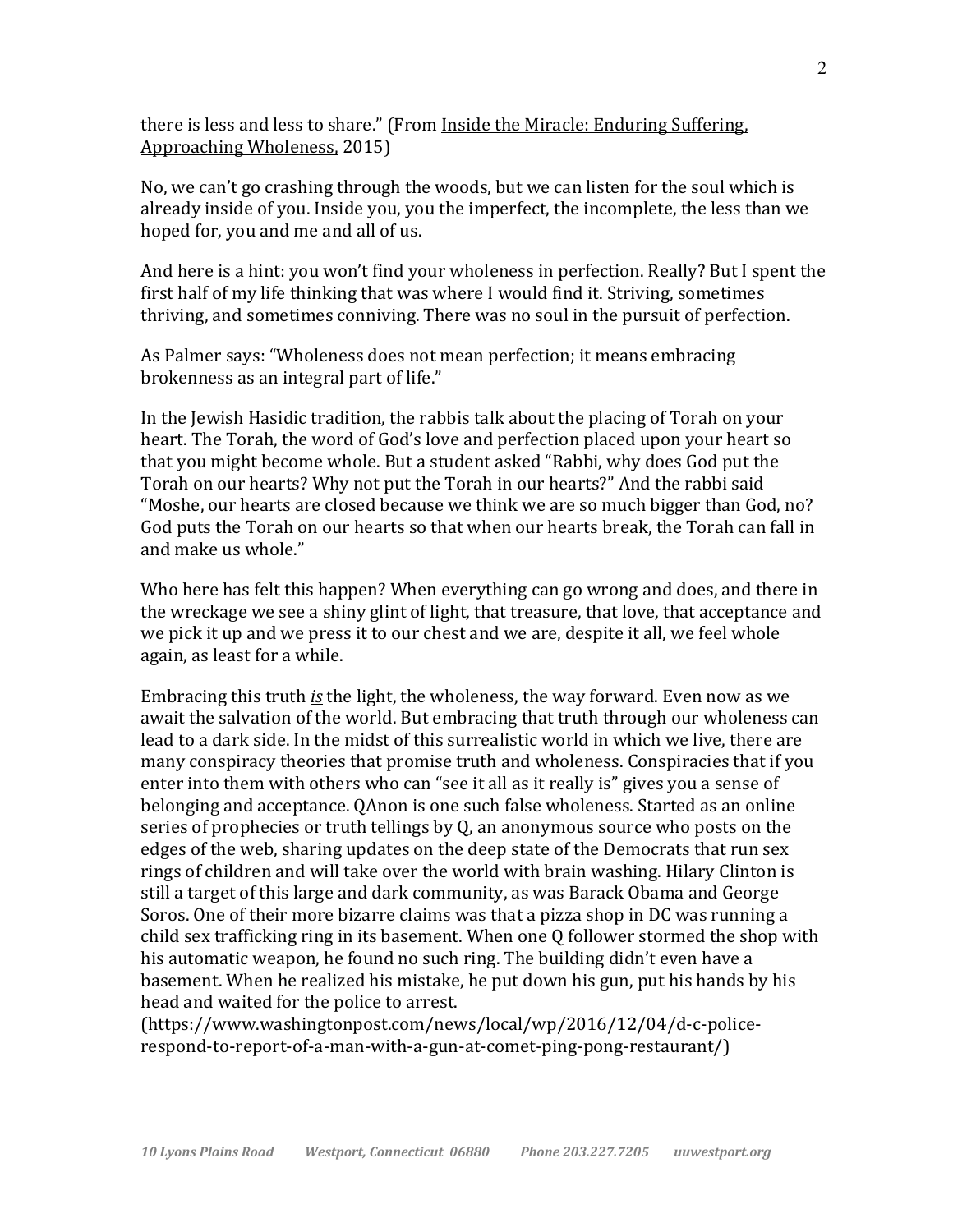QAnon believes that only Donald Trump can save humankind. Trump not only refuses to disavow them, he encourages their theories. QAnon has morphed into a dark religion of millions of followers who think that their personal wholeness and the sanctity of the country depends on keeping Trump in the White House. They have taken the brokenness of our society -- the pandemic, the racial unrest, the recession -and made them a sort of prophecy of the end times. "Nothing can stop us now" is a popular  $Q$ drop as they are called. Who is  $Q$ ? Some think an ex-intelligence officer, others say a prophet, some think he was just playing a fantasy game online and it got out of hand.

I am not telling you this to scare you. No. I am telling you this to illustrate what we are capable of if we look outside of ourselves for the wholeness we lack. Of course, we can listen to all sorts of messages in search for wholeness from MSNBC to the pursuit of money. But we will only find our hidden wholeness when we hear the voices of our better angels and match them to our actions in the outside world. It's less about how we got in this mess, and more about how we, starting with a me, can live a more authentic life.

This is where transformation comes in. In the midst of this apocalypse we, and me and you and all of us, can hear that song of our souls when we build and maintain circles of trust. Palmer talks about these circles as places where we find our souls. Our congregation is one large circle of trust, but then so are our various small group ministries. Room to hear together.

While it is our individual breakthrough we long for, it takes a community of souls, a circle of souls to bring our inner better selves forward from our woundedness to our wholeness.

Parker writes that "Formation may be the best name for what happens in a circle of trust, because the word refers, historically, to soul work done in community. But a quick disclaimer is in order, since formation (does not mean) a process in which the pressure of orthodox doctrine, sacred text, and institutional authority is applied to the misshapen soul in order to conform it to the shape dictated by some theology.

"This approach is rooted in the belief that... we don't need authorities to form us... formation flows from the belief that we are born with souls in perfect form. As time goes on, we are subject to powers of deformation, from within as well as without, that twist us into shapes alien to the shape of the soul. But the soul never loses its original form and never stops calling us back to our birthright integrity." (From  $\underline{A}$  Hidden Wholeness)

Friends, beloveds, dear ones, I know there is much we are frightened of. But hear me. The wholeness that we yearn for personally and collectively is still in us and it is still upon our land. There is a gentle blue wave coming to wash over all of us. It won't solve all our problems but it will call us to a new healing.